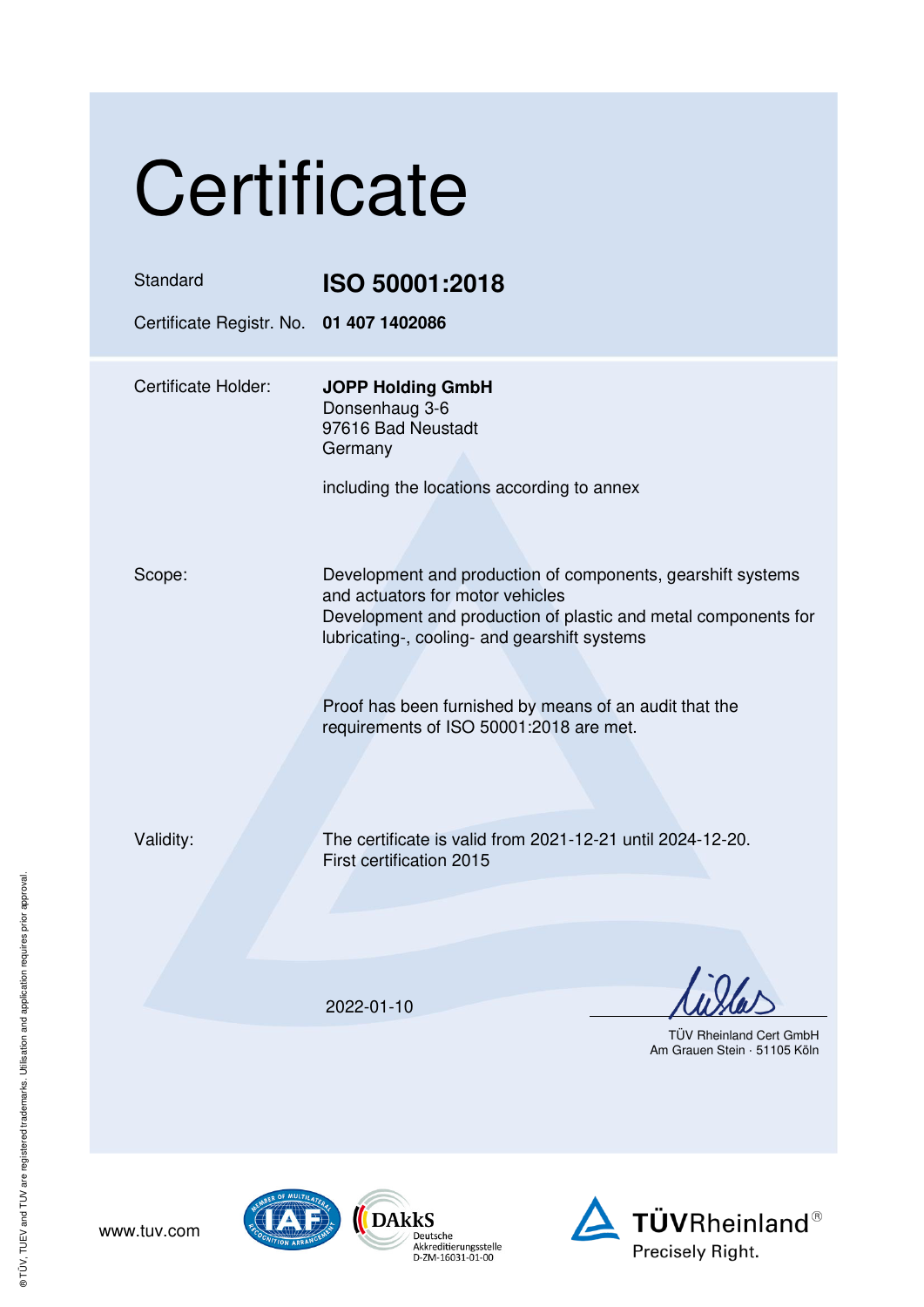## Annex to certificate

Standard **ISO 50001:2018** 

Certificate Registr. No. **01 407 1402086** 

| No. | Location                                                                               | <b>Scope</b>                                                                                                      |
|-----|----------------------------------------------------------------------------------------|-------------------------------------------------------------------------------------------------------------------|
| /01 | c/o JOPP Holding GmbH<br>Donsenhaug 3-6<br>97616 Bad Neustadt<br>Germany               | Development and production of components,<br>gearshift systems and actuators for motor<br>vehicles                |
| /02 | c/o Jopp Automotive GmbH<br>(Werk 3)<br>Gartenstr, 14<br>97616 Bad Neustadt<br>Germany | Development and production of components,<br>gearshift systems and actuators for motor<br>vehicles                |
| /05 | c/o Jopp Plastics Technology<br>GmbH<br>Veynaustr. 8<br>53894 Mechernich<br>Germany    | Development and production of plastic and<br>metal components for lubricating-, cooling- and<br>gearshift systems |
| /07 | c/o Jopp Interior Hungary Kft.<br>Rèkasi út 94<br>5000 Szolnok<br>Hungary              | Design and Manufacturing of shifting systems<br>and interior parts                                                |
| /10 | c/o JOPP Automotive GmbH<br>Kastanienallee 11<br>97616 Bad Neustadt<br>Germany         | Development and production of components,<br>gearshift systems and actuators for motor<br>vehicles                |

Page 1 of 2